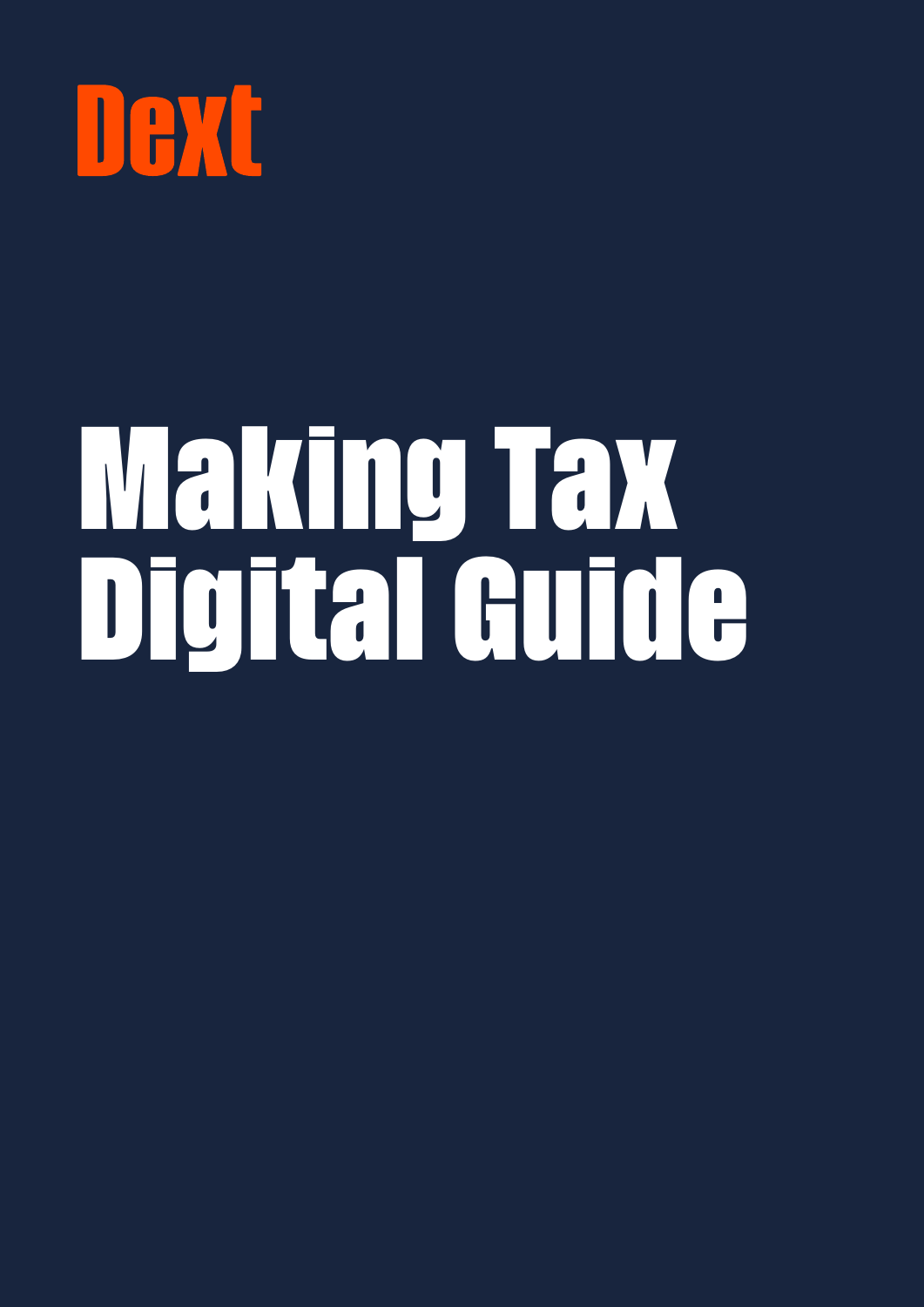# **TAXE**

11

**Capacity may only allow you to complete their end of year tax returns to a high standard but not delve too much into their businesses."**

#### $\bigcap_{n=1}^{\infty}$ **Introduction**

.

The UK government's plan to expand [Making Tax Digital](https://www.gov.uk/government/publications/making-tax-digital/overview-of-making-tax-digital) (MTD) legislation will mean all VAT registered businesses will need to keep digital records from April 2022. This will apply to roughly 1.1 million VAT registered businesses with taxable turnover below the VAT threshold. Beyond this, MTD will expand further to cover Income Tax for self-employed businesses and landlords above the threshold from April 2024.

With a quarter of businesses in this threshold already voluntarily registered for MTD, that leaves around 750,000 businesses who will need to start thinking about how they tackle the obligation of this new legislation. While many may see this as an extra hassle, MTD will actually bring your firm a range of benefits and opportunities – which can also be passed onto your clients.

It's just a matter of how you position it to team members within your firm.

In this guide we've compiled useful tactics designed to improve your MTD strategy, and now with final regulations for MTD for ITSA moved from April 2023 to April 2024, there's more time to perfect your plan.

At Dext we back accountants and bookkeepers in everything they do, and with MTD geared to shake up the tax space, Dext will be there to support you.

#### **What are the opportunities with MTD?**  $\mathscr{S}$ **1. Get closer to your clients**

With the MTD for Income Tax legislation moving to quarterly tax returns, you'll be in much more regular contact with your clients. This is a fantastic opportunity to grow your current relationships and help clients in ways that may have not been possible before.

When you only speak to your clients when they drop all their paperwork on you at the same time, you become pressed for time. Capacity may only allow you to complete their end of year tax returns to a high standard but not delve too much into their businesses.

It's likely your clients will need more year-round help than they let on. And now that you're in more regular contact throughout the year, those opportunities will reveal themselves. This could be help with a mortgage on a new business property or the upgrading of their ecommerce tech stack. Either way, you might be able to charge for these additional services.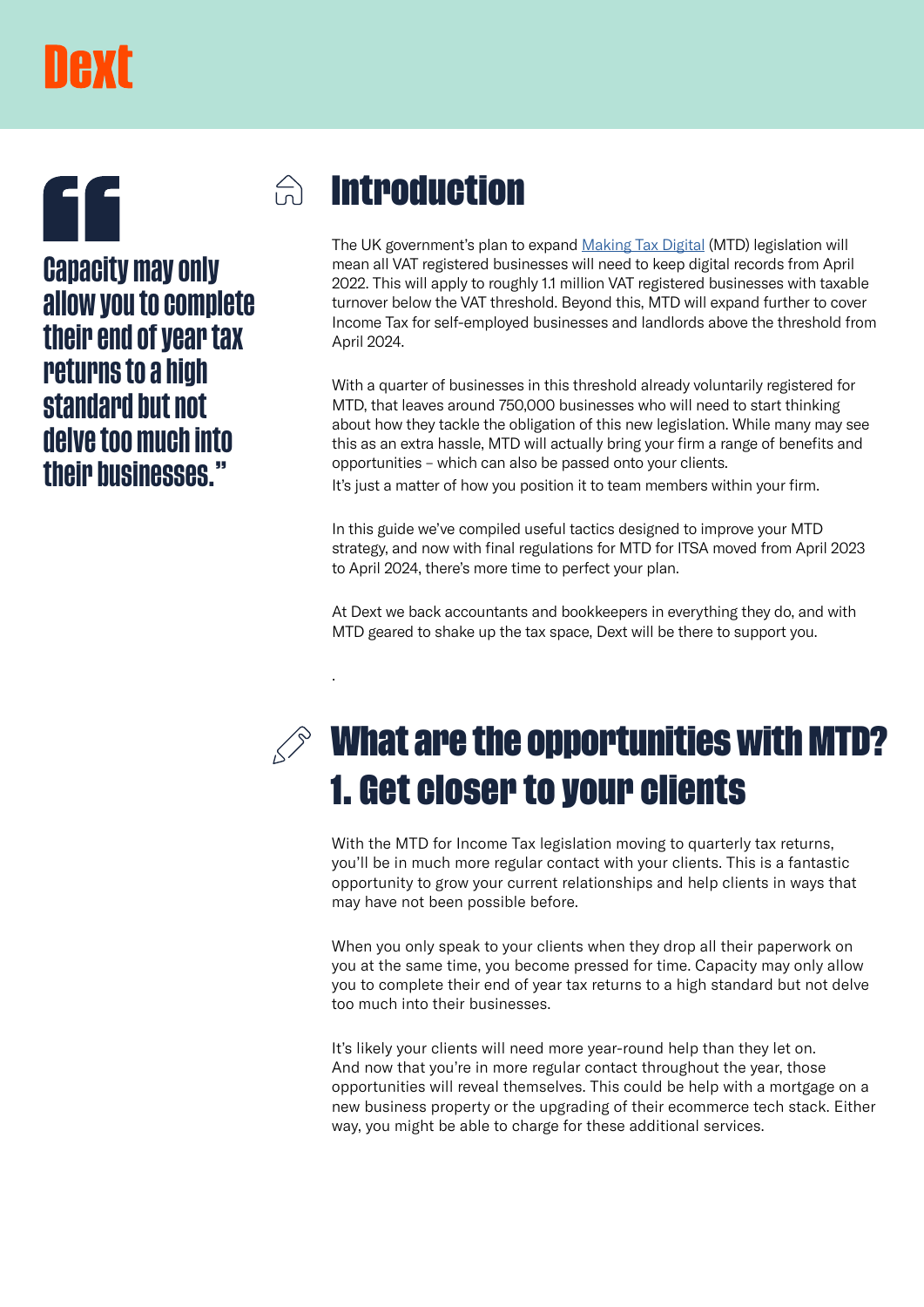## IAXI

li 1 **MTD's quarterly nature means the peaks and troughs of your workflows will become much more stable."** 

#### **How to grab the benefits of MTD**

 $\sqrt{4}$ 

Getting your firm MTD ready now will help your firm to grab all of the benefits – and remove the headaches of a last minute rush to keep up.

To help, we've put together a guide covering the three key steps you need to follow to prepare your firm for [MTD](https://dext.com/uk/dext-hub/3-steps-preparing-your-firm-for-mtd).

**[Read it here.](https://info.receipt-bank.com/consultation)**



Having a once a year rush to work on your clients' paperwork might only allow you to raise one invoice for the work carried out. With the move to quarterly work, you may be able to invoice on that quarterly basis too.

As you'll be aware, this gives your firm a more regular cash flow from your clients and will allow you to plan your own business operations accordingly. In the same way you help your own clients to forecast their business for growth opportunities and cash flow management, the regular income from completing quarterly tax returns will make this easier to do at your own firm too.

### **3. Avoid workflow peaks & troughs**

You'll be no stranger to the mad rush of tax season when clients bring you all their paperwork – and if you're lucky you won't have to chase any missing documents – which spike your workloads at the same time every year.

MTD's quarterly nature means the peaks and troughs of your workflows will become much more stable. This gives you the opportunity to focus more on additional services which you can bill for and, ultimately, use to help your clients achieve their goals.

Steadier work might also increase the wellbeing of your team members, as they'll be saved from the usual mad rush in January that can result in long hours and immense pressure.

### **4. Win business from competitors**

Getting ahead on these opportunities will help establish your firm as experts in understanding MTD, and what benefits digitalisation will have for your clients. It may even put your firm in a strong position to win clients from less proactive accountants & bookkeepers.

People in the business world talk. Establishing your firm as the knowledge holders of MTD by implementing best practices now will have your clients singing your praises to their peers. And if the firms their peers work with aren't as advanced as you, you might just find a higher demand for your services.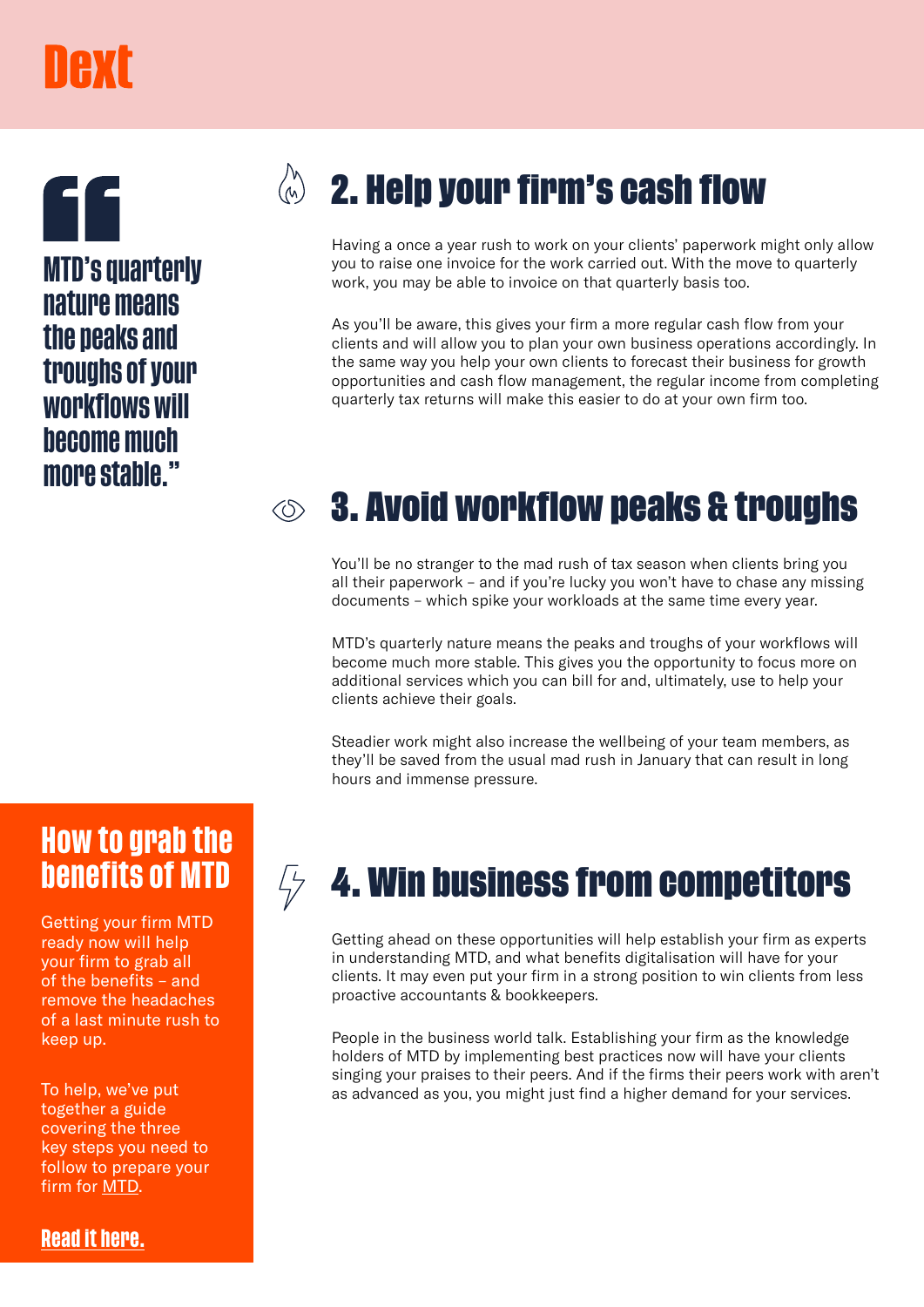# **4 ways to show clients the benefits of MTD**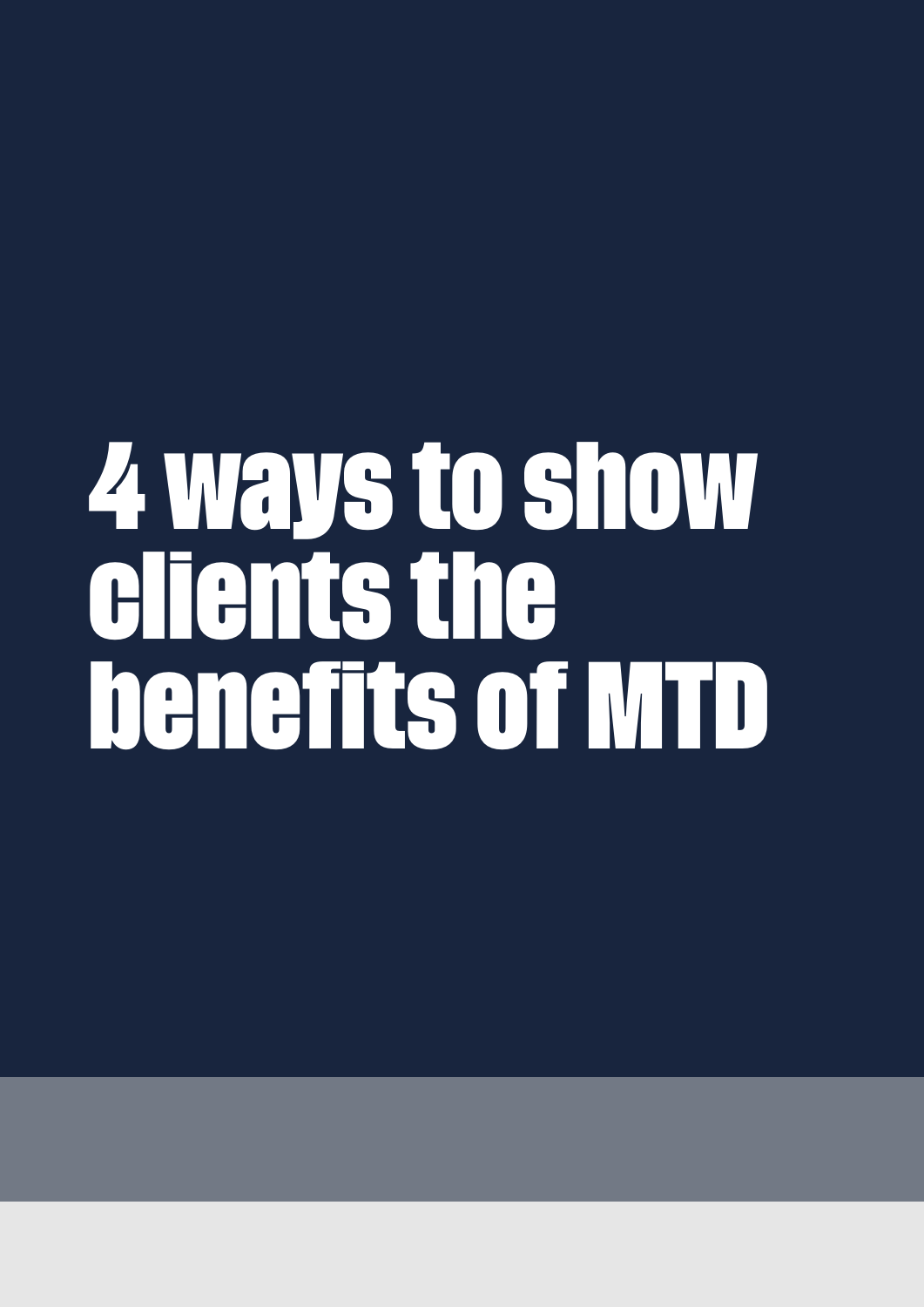# UAXE

i film

**MTD presents a great opportunity for you to speak with your clients about how using technology will streamline processes and ultimately save them time."**

### **Introduction**

[Making Tax Digital](https://www.gov.uk/government/publications/making-tax-digital/overview-of-making-tax-digital) (MTD) will shift tax returns needing to be completed quarterly. You'll now have more regular touch points with your clients as well as a range of benefits for their business.

Here we'll cover those benefits and 4 ways you can show them to your clients.

### **What are the MTD benefits for your clients? Time saving**

MTD presents a great opportunity for you to speak with your clients about how using technology will streamline processes and ultimately save them time.

Many may see quarterly submissions as an additional burden but by using technology, the time spent pulling the numbers together will reduce.

This will also provide you with a steady stream of paperwork which you can work on each quarter, giving your clients more time to work on their business, and much less stress.



### **Better cash flow forecasting**

With those quarterly insights into your clients finances, you'll be able to show them a more accurate picture of their potential future tax liability. This then gives them time to plan and budget their cash flow across the year.

Having this information is vital to give your clients earlier insights for long-term planning. You'd be hard pressed to find a client who wouldn't appreciate the help you can give them with that.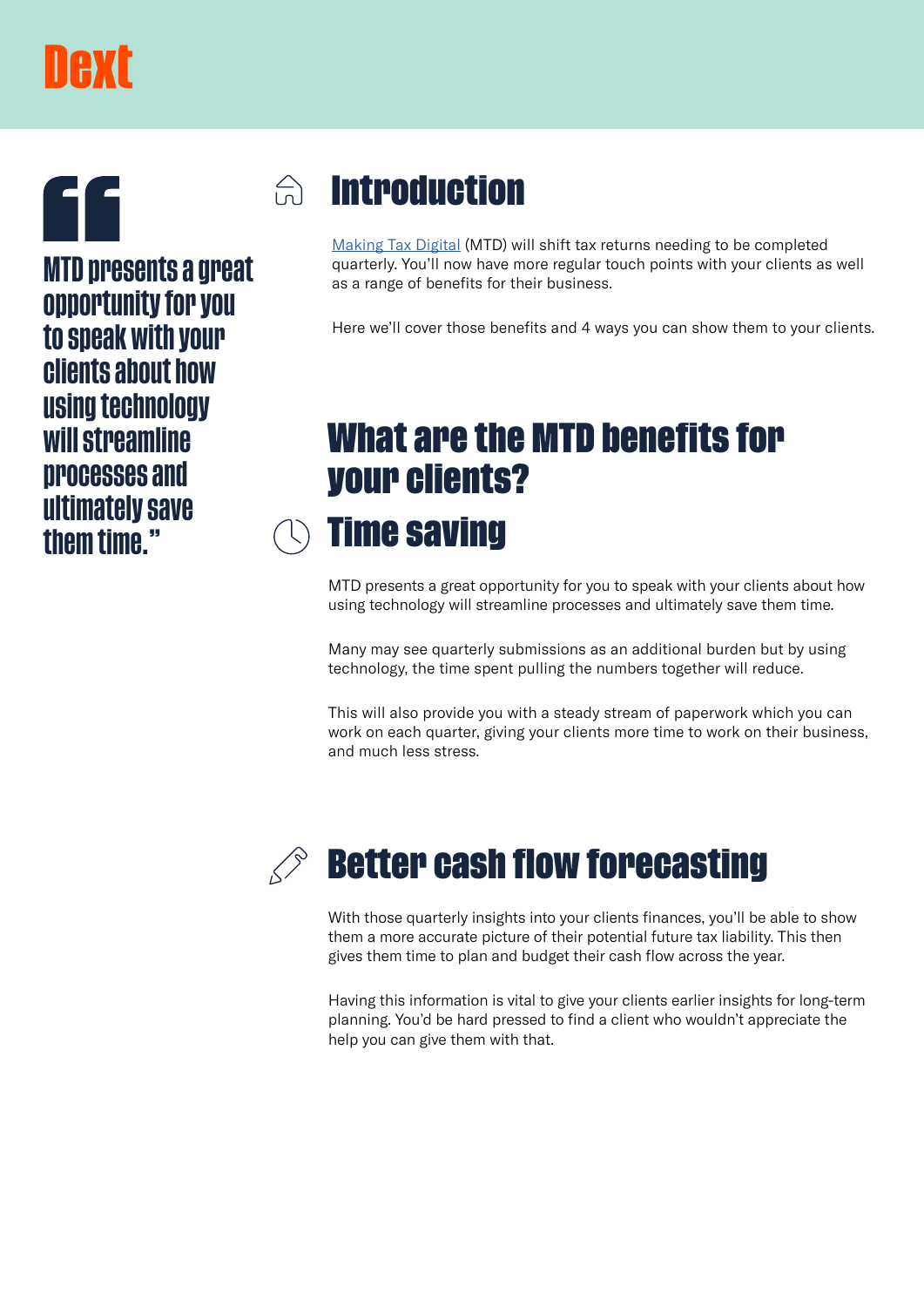## IAXI

11 **Using software such as [Dext](https://dext.com/uk/accountants-and-bookkeepers/prepare)  [Prepare](https://dext.com/uk/accountants-and-bookkeepers/prepare)  dramatically reduces the likelihood of missing paperwork and stores all documents in a digital format."** 

### **Avoiding unexpected tax bills**

As you'll be aware, in its current state, your clients will drop all their paperwork off relating to the previous tax in January and then are advised of the liability in the same month in which any liability due is paid. By leaving the completion of the tax return until January, your clients could be with tax bills which they're not prepared for. This is through no fault of your own but a reason to encourage clients to provide their information earlier.

Having quarterly tax returns under MTD means your clients won't be hit with potentially unexpected tax bills that they have to pay by the due date to prevent any penalties or interest being incurred. Instead, they can plan for this by putting a set amount of money aside per month, ultimately helping with overall cash flow management.

### **Access to information**

Using software such as [Dext Prepare d](https://dext.com/uk/accountants-and-bookkeepers/prepare)ramatically reduces the likelihood of missing paperwork and stores all documents in a digital format which can be downloaded as required – giving instant access to historic information.

Should your clients face a tax enquiry, all of the paperwork needed will be readily available for a swift solution. On top of that, there are no storage costs for either of you to pay and no additional space is needed.

#### **How to show your clients the benefits of MTD**



∕W

### **1. Raise awareness in your firm**

To get the buy-in of your clients, you're going to need everyone in your firm to be bought in too. This means [having a plan](https://dext.com/uk/dext-hub/3-steps-preparing-your-firm-for-mtd) which they can follow so internally, everyone understands MTD and can handle any objections which clients might have.

Show team members the [advantages that MTD can bring](https://dext.com/uk/dext-hub/showing-your-firm-opportunities-of-mtd) to both their working lives and the overall success of the firm. A big positive will be steadier workflows which help to reduce stress.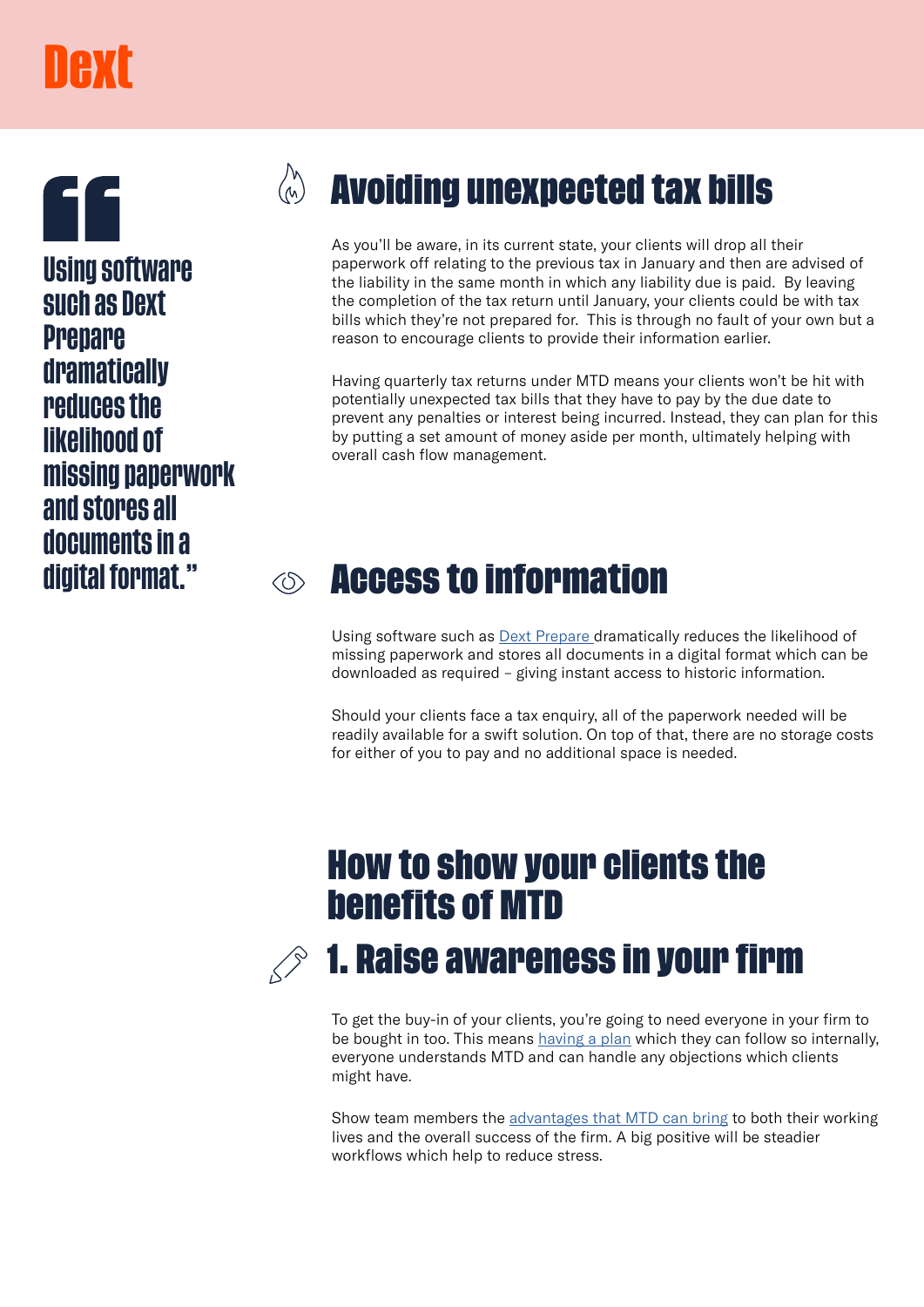## UAXE

#### FF **Your clients will no doubt have questions about what MTD means for them. Make sure you have the answers ready. "**

#### **How to help clients get the**

The more you can show your clients how proactive you're being with MTD, the more they'll see the benefits of working with your firm.

To help you get ahead with your planning, we've put together a [guide covering the](https://dext.com/uk/dext-hub/3-steps-preparing-your-firm-for-mtd)  [three key steps you](https://dext.com/uk/dext-hub/3-steps-preparing-your-firm-for-mtd)  [need to follow to](https://dext.com/uk/dext-hub/3-steps-preparing-your-firm-for-mtd)  [prepare your firm for](https://dext.com/uk/dext-hub/3-steps-preparing-your-firm-for-mtd)  [MTD.](https://dext.com/uk/dext-hub/3-steps-preparing-your-firm-for-mtd)

**[Read it here.](https://info.receipt-bank.com/consultation)**

### **2. Give clients a heads up**

MTD is coming, whether we like it or not. It will be enshrined into government law and all businesses will need to follow the rules. Don't leave it until the last minute to educate your clients on what this means for them. You definitely don't want a competitor ringing your clients to talk about their MTD solutions before you do.

If you're still in the early stages of planning how your firm will deal with MTD, be honest about that. Getting in touch with your clients now to tell them MTD is on your radar and you're looking for solutions is much better than leaving them completely in the dark.

### **3. Make them aware of your plans**

Of course, if you do have plans set for how your firm will deal with MTD, make all of your clients aware as soon as possible. You want them to know that you'll take the burden of pain away from them and feel that you've got it all in hand.

Show them the new software you plan to use and how this will affect them. Ideally, you'll find a solution which works seamlessly with both of your current setups so adoption is key. Choose [data collection software](https://dext.com/uk/accountants-and-bookkeepers/prepare) which works around your clients' workflows, allowing them to snap receipts on the go and submit invoices without having to think about it. That way you'll have everything you need when it comes to filing their quarterly returns.

Raising the awareness of your plans should be done on as many channels as possible. This way you'll give current and prospective clients full visibility of your MTD strategy. Have team members pick up the phone, put it in your client newsletters, email prospects about your plans and put it on your social media. The more you can get the message out, the better.

#### $\sqrt{\frac{1}{2}}$ **4. Have the answers ready**

Your clients will no doubt have questions about what MTD means for them. Make sure you have the answers ready. This could be from how you plan to charge for the increased number of tax returns or what your firm's plans are.

If, for example, your prices are increasing to offset the more regular tax return work, you might well face objections from clients. This is where you should role play with your team members. Arm them with the answers they need to be able to show clients the benefits of MTD rather than focussing on the negatives.

Remember, the more positives you can show – such as the ones outlined above – the easier it will be to show the value of your firm's services.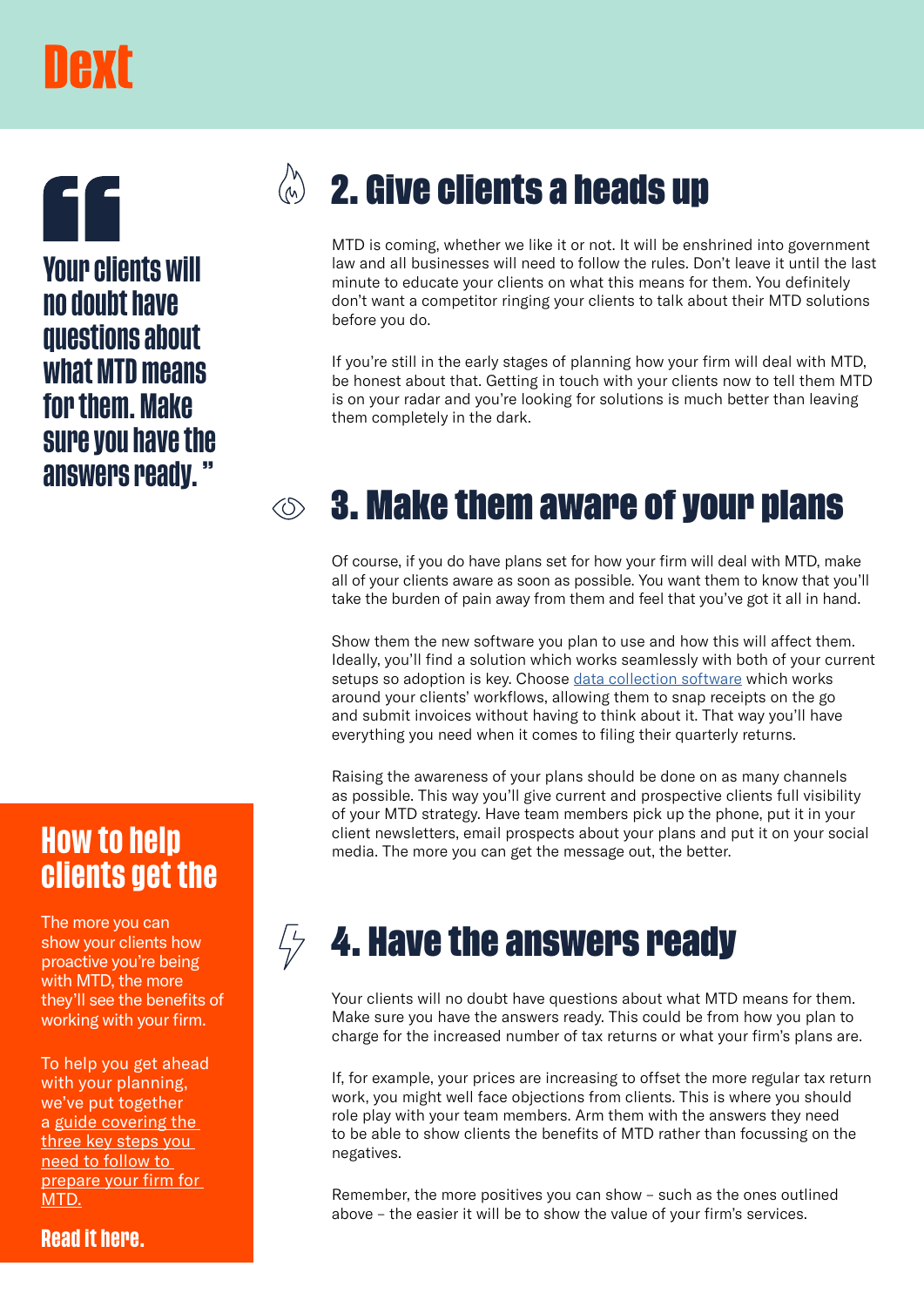# **3 steps to preparing your firm for MTD**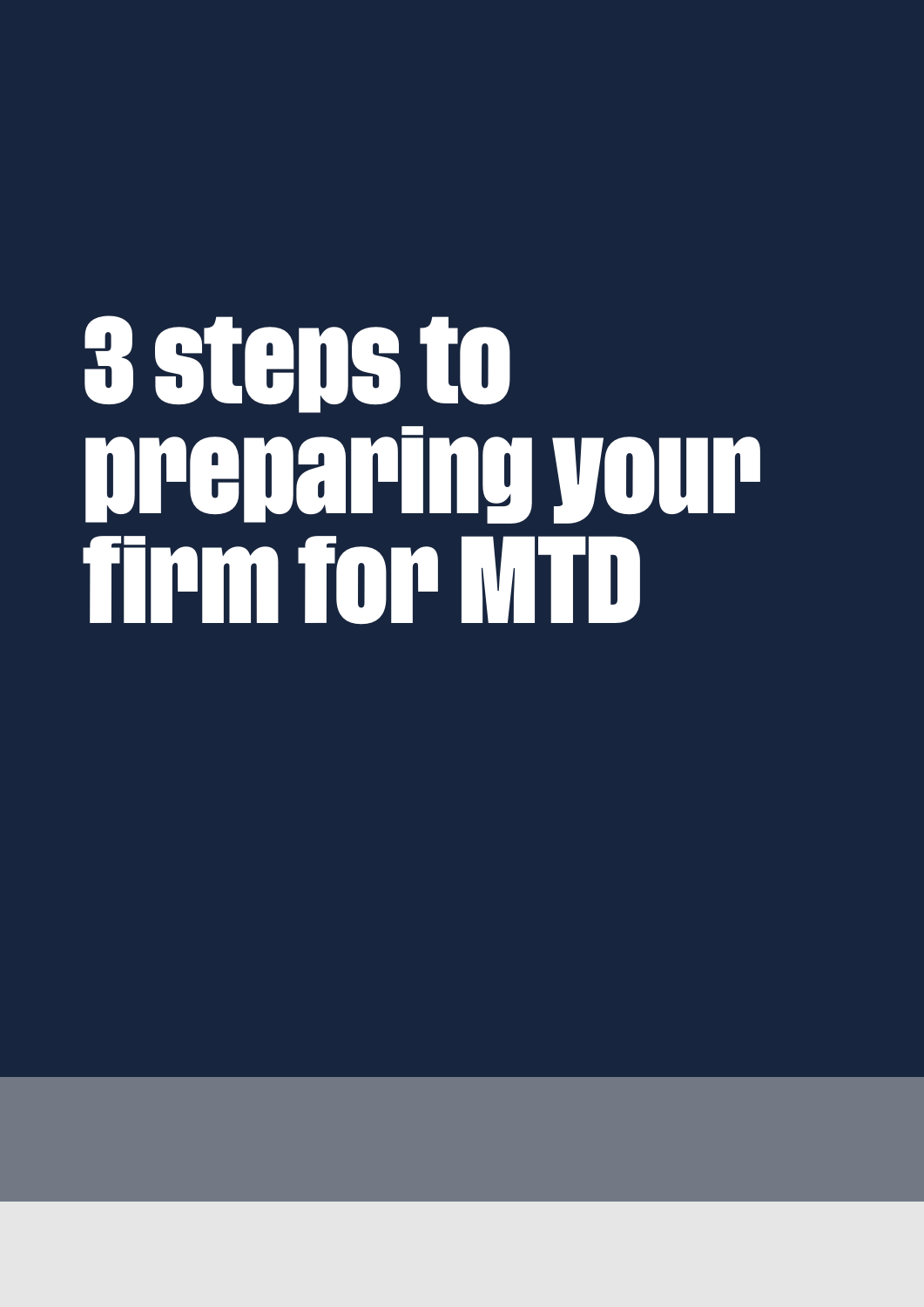## UAXE

66 **It's coming. [Making](https://www.gov.uk/government/publications/making-tax-digital/overview-of-making-tax-digital)  [Tax Digital](https://www.gov.uk/government/publications/making-tax-digital/overview-of-making-tax-digital) (MTD) will be fully fledged legislation for all** 

**VAT registered businesses in April 2022."**

### **Introduction**

It's coming. [Making Tax Digital](https://www.gov.uk/government/publications/making-tax-digital/overview-of-making-tax-digital) (MTD) will be fully fledged legislation for all VAT registered businesses in April 2022 – and from April 2024 MTD for Income Tax will apply to all self-employed businesses and landlords.

Now is the time to work out best practice and set up the processes your firm will need to embrace this change. Giving yourself that time to plan now is vital to prepare your firm, [show clients the benefits](https://dext.com/uk/dext-hub/4-ways-show-clients-benefits-mtd) and ensure they're not poached by any rival firms who are more proactive.

To help, here are the three key steps to prepare your firm for MTD:

### **1. Accountability**

Any well intentioned project will fall to the wayside if there isn't someone accountable for its success. So it's really important that you identify a team member in your firm to champion the MTD strategy.

This could be a senior member of the firm or a more experienced team member – it might even be you! – each brings their own benefits.

A senior member of the firm would be a strong choice as their seniority may just be the ticket to getting buy-in for the wider business. Alternatively, choosing an experienced team member shows them that you value their knowledge and insights, giving them a sense of empowerment towards the task.

Whichever direction you go in, you need to set your champion off in the right direction. The following are key questions for them to answer when putting a strategy together:

- **•** What systems and processes do we need to change?
- **•** What new technology will we need?
- **•** How will this stretch capacity and resources?
- **•** How many clients are affected?
- **•** How will we price services in line with MTD?
- **•** What time frame will we accomplish this in?
- **•** How will we liaise and educate clients on MTD?

This isn't an exhausting list by any means but answering these questions will help you to form a strategy which you can measure and make visible to your wider firm.

It's also important for this champion to get your firm's buy-in by showing the benefits which MTD can bring to your business. For more on this, we've put together a [guide to showing your firm the opportunities of MTD](https://dext.com/uk/dext-hub/showing-your-firm-opportunities-of-mtd) which you can read [here.](https://dext.com/uk/dext-hub/showing-your-firm-opportunities-of-mtd)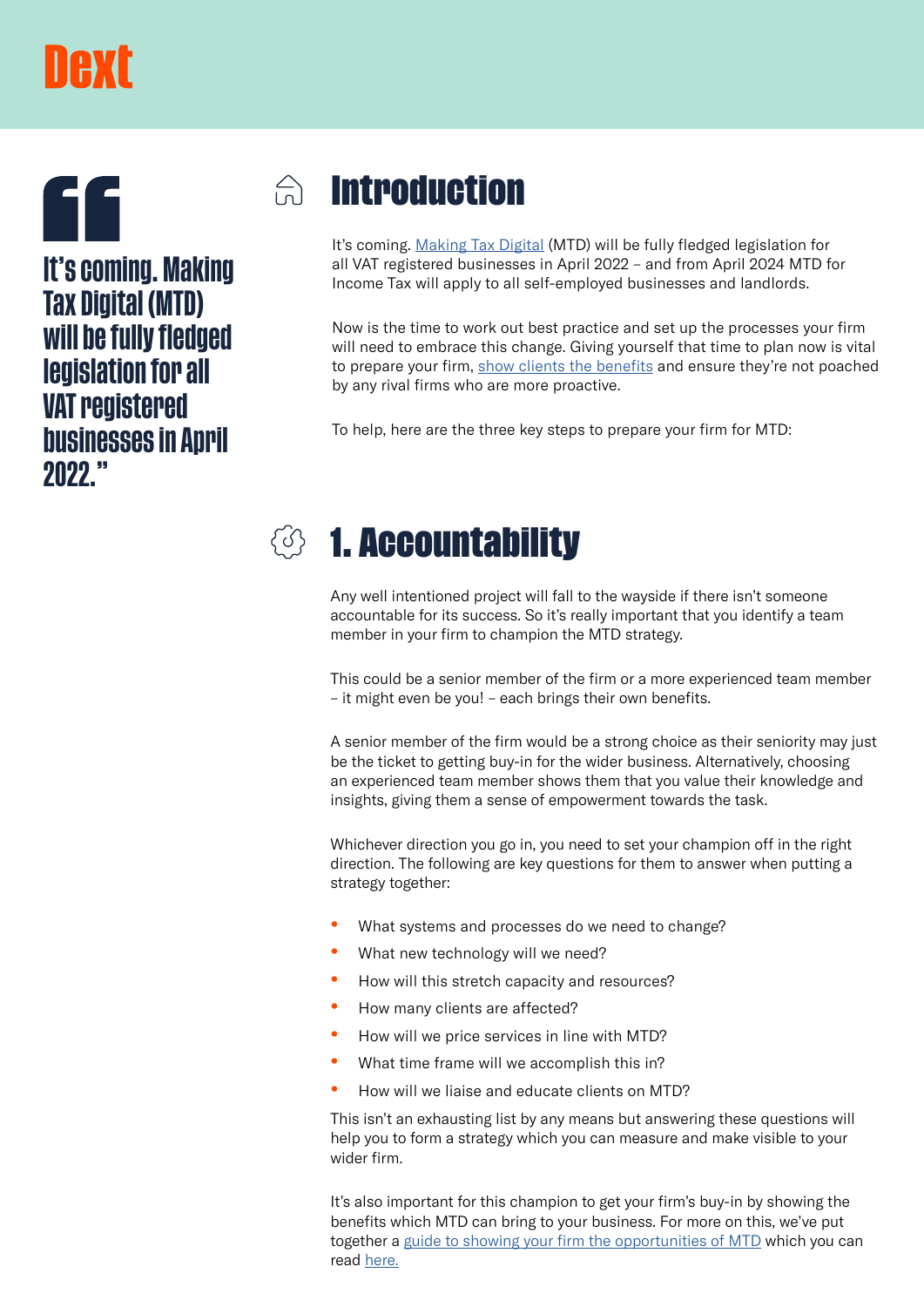## IFEXT

li i **It's really important to know exactly how many clients you've got."** 

### **2. Measurability**

To measure the success of your MTD strategy, you really need to know how many clients you've got – big or small. From now, you've got 6 months left for clients caught by MTD for VAT and 18 months for clients who'll need to meet the MTD for Income Tax requirements.

It's really important to know exactly how many clients you've got. First of all, if you don't know how many you've got, you won't know if you've been successful in speaking to all of them. Secondly, there could be serious implications for those you miss, souring your relationship and leading them to work with another firm.

Identifying the number of clients you need to contact and potentially work more closely with will also give you insight into your firm's capacity for MTD. Quarterly tax returns will reduce the end of year panic, but it will mean people will be working on them at a more regular cadence.

Clients might then expect more from your firm – which isn't necessarily an issue. Greater clarity over their finances will help them plan better for the future and avoid any unexpected surprises.

### **3. Visibility**

When you've identified the amount of clients you've got to speak to, you can start having fun with your approach.

This is by no means the only way, but think about gamifying the process of contacting your clients. Set monthly targets for the number of clients each team needs to reach and reward those who hit them. You'll soon see an uptake in results once an element of friendly competition is brought into play.

Think beyond the visibility of contacting clients too. Encourage team members to ask questions in an open forum about what the changes mean for your firm. It might be possible that they ask questions which clients have brought up to them directly and the firm needs to address. Being open with all sides here is an important way to make the transition to MTD as smooth as possible.

It's also a good idea to get into the habit of [collecting records digitally](https://dext.com/uk/accountants-and-bookkeepers/prepare) with your clients now. If you have a small number of clients who are already doing this, ask them for testimonials which you can share with clients who are reluctant to do so. The key metric here is to make all of the good work you're doing on behalf of your clients as visible as possible.